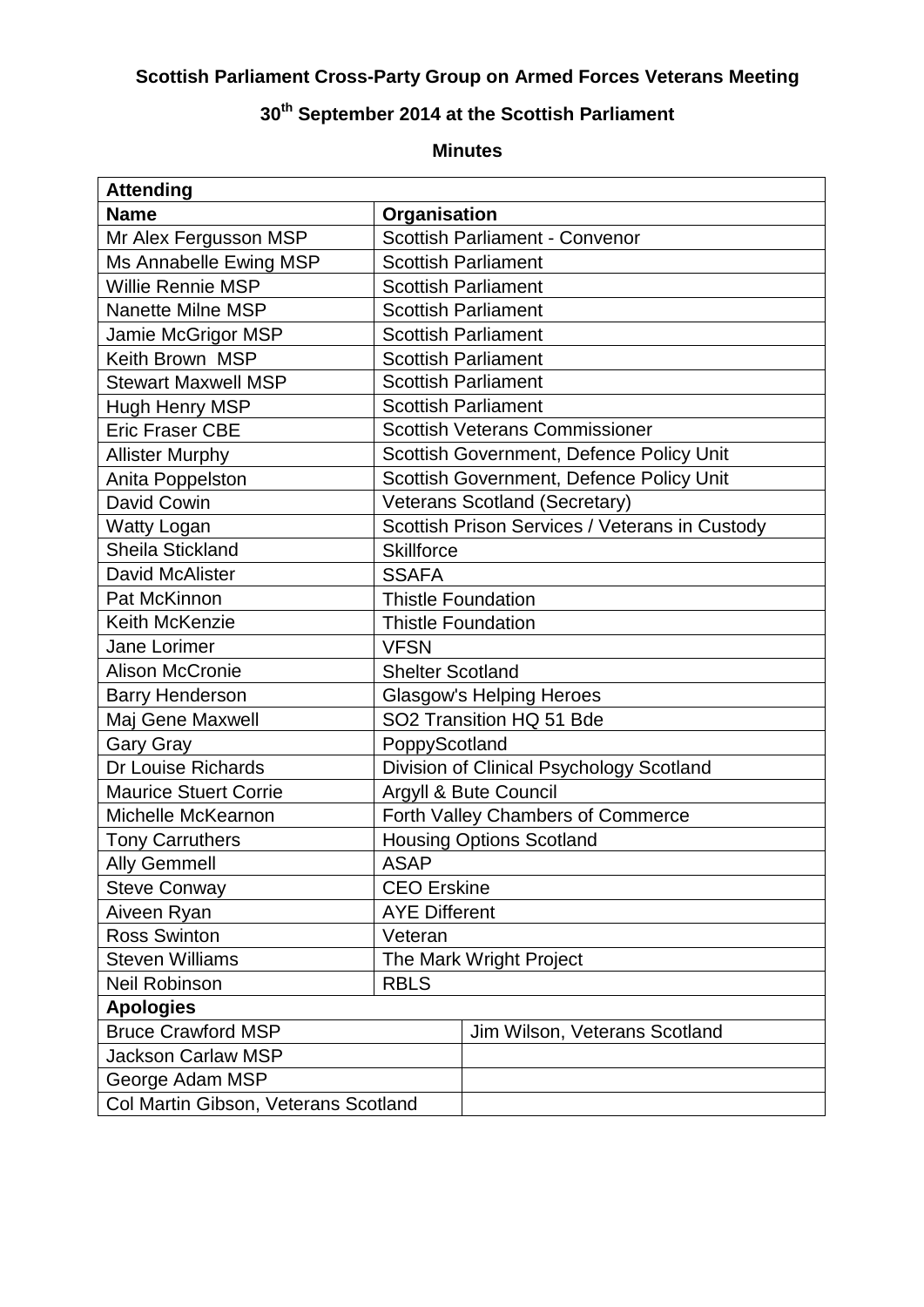- 1. **Introduction:** Mr Alex Fergusson MSP, Convenor AFV Cross Party Group, welcomed those attending and indicated that the main focus for consideration at this meeting was to be an update from the Scottish Veterans Commissioner Mr Eric Fraser CBE and an update from Mr Keith Brown MSP, Veterans Minister.
- 2. **Minutes of Previous meeting:** The minutes of the previous Cross Party Group AGM meeting, held on 11<sup>th</sup> June 2014, were approved as an accurate record of the meeting.
- 3. **Matters Arising:** There were no matters arising from the previous meeting.
- 4. **Topics for Consideration:** Mr Fergusson indicated that, as this was the first time that the Scottish Veterans Commissioner had attended the Cross Party Group, it would be appropriate for each of the individuals present is give a brief introduction on who they were and the organisation they represent.
- 5. **Introduction and Update:** Mr Fraser then gave an overview of his background having served in the Royal Navy for over 37 years. He then explained that at this stage his work plan and priorities are still to be set in conjunction with both Mr Keith Brown MSP and the scoping of the landscape that he is currently engaged on. It was emphasised by Mr Fraser that his appointment is an independent role from Scottish Parliament; however he is still answerable to ministers. Mr Fraser also commented on the need for discussion between himself and both the 3<sup>rd</sup> sector and statutory bodies. Mr Fergusson then thanked the Commissioner for his attendance and asked if there were any questions at this early stage that the group wished to ask of the Veterans Commissioner. A discussion then followed by the members present on the following areas for consideration by the commissioner:
	- a. NHS Priority Treatment for service related injuries.
	- b. Scottish Prison Service Doctrine and stats.
	- c. Employment streams for veterans and promotion of the benefits of employing Ex Service personnel.
- 6. **Update from the Veterans Minister:** Mr Keith Brown MSP then joined the meeting and thanked all those present for their attendance. Mr Brown then spoke on the appointment of Mr Eric Fraser as the newly appointed Scottish Veterans Commissioner. He pointed out that Scotland was the first appoint a veterans commissioner and as such were leading the way in this area. He also covered Transition and Lord Ashcroft review, which is one of the areas to be considered by the Scottish Veterans Commissioner. Mr Brown also commented that while the majority of service personnel transition well, we still have a small number who require assistance. The engagement of the Scottish Veterans Commissioner with veterans was also highlighted as he will be the figurehead for the veteran community in Scotland. Mr Brown also spoke on the Scottish Veterans Fund and that the fund had seen a rise to £120,000 over the last period. The importance of the various Local Authority Champion, NHS Champions, and Police Scotland Champion were also covered. Mr Brown spoke on the numerous events that had taken place in Scotland during the last few months which included a very successful Armed Forces Day in Stirling, the gifting of a number of tickets for veterans to attend sporting events including the Commonwealth Games and Ryder Cup. He also mentioned the ongoing World